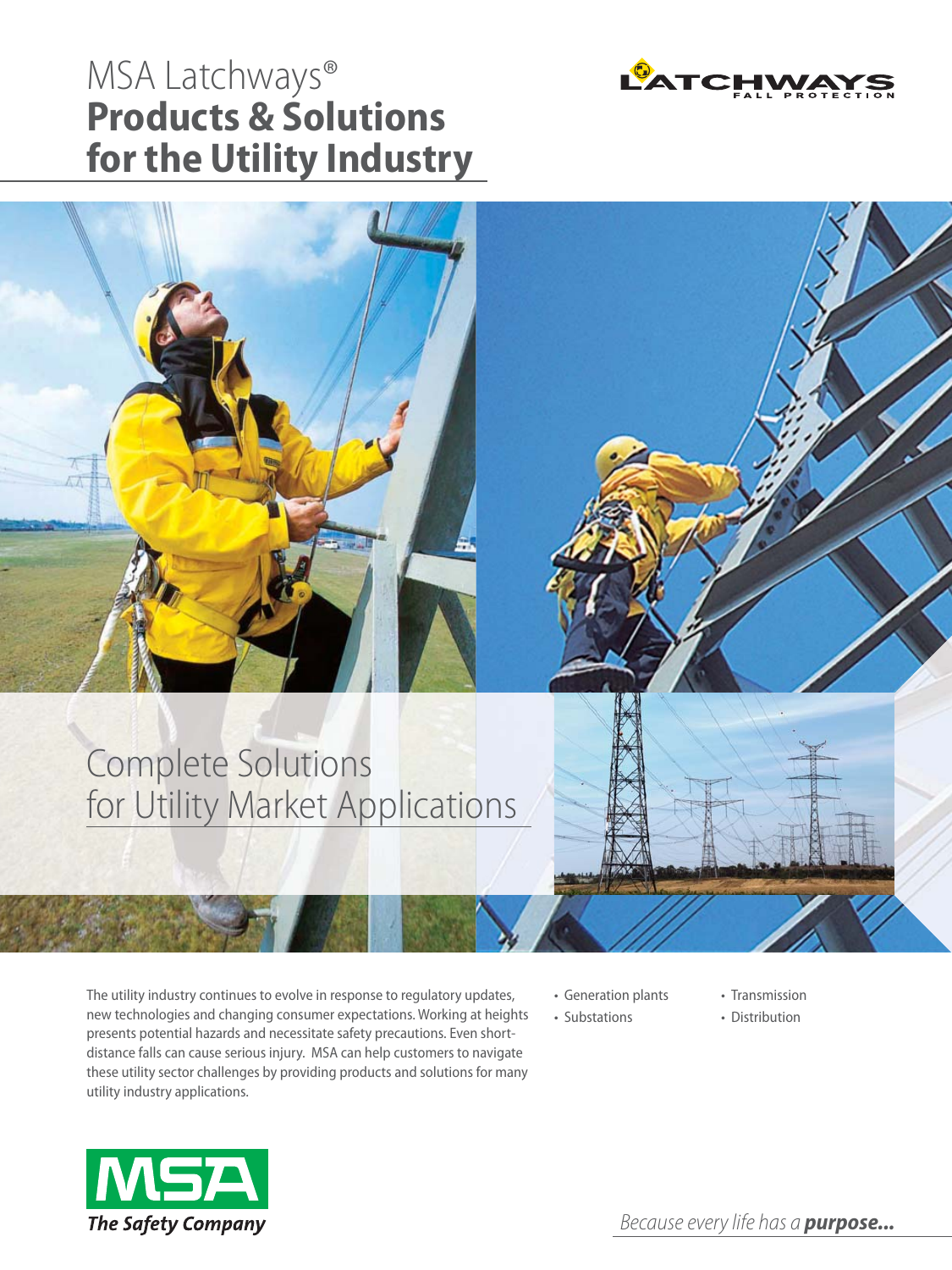# Generation

Working within power plants presents many potential hazards, including electrical shocks, burns, fires, explosions, and hazardous chemical leaks or spills. Providing your workers with proper safety products and training aids significantly in reducing and mitigating the effects of accidents.



| <b>Applications</b>                  | <b>Potential Hazards</b>                                                                   | <b>MSA Solutions</b>                                                                                                                                                                                               |
|--------------------------------------|--------------------------------------------------------------------------------------------|--------------------------------------------------------------------------------------------------------------------------------------------------------------------------------------------------------------------|
| <b>TOWERS</b>                        | Most towers don't provide<br>mechanical lifts.                                             | Horizontal lifelines are flexible, easy solutions to accommodate many safety needs<br>for working at heights.                                                                                                      |
|                                      |                                                                                            | Personal rescue devices (PRD) are to be used with a fall protection system or an anchor<br>point. Power generation may present lone worker situations where rescue may be difficult.                               |
| <b>FIXED LADDERS</b>                 | Fixed ladders are vertical systems primarily<br>used for accessing towers for maintenance. | Vertical lifeline systems provide temporary fall protection on ladders or when climbing.<br>Systems can also provide secondary lifeline for suspended positioning systems.                                         |
| <b>BOILERS</b>                       | Boilers include a heat source that allows<br>water to be heated above its boiling point.   | In confined spaces where boilers, electrical vaults and open pits are present, products<br>such as XTIRPA™ System for confined space entry, portable gas detectors and respiratory<br>protection may be necessary. |
| <b>OVERHEAD</b><br><b>OPERATIONS</b> | Overhead hazards                                                                           | MSA Latchways overhead lifeline systems offer Constant Force® technology housed<br>within inline energy absorber.                                                                                                  |

# Substations Fall Protection (Transformers)

Substations are located throughout electric power transmission and distribution systems and can present unique safety needs. Common scenarios including clearance, illumination, passageways, and evacuation routes require training, preplanning and safety equipment.



| <b>Applications</b>                          | <b>Potential Hazards</b>                                                                                                                                          | <b>MSA Solutions</b>                                                                                                                                                                                                                                                                                                   |
|----------------------------------------------|-------------------------------------------------------------------------------------------------------------------------------------------------------------------|------------------------------------------------------------------------------------------------------------------------------------------------------------------------------------------------------------------------------------------------------------------------------------------------------------------------|
| <b>WORKING ON TOP</b><br><b>TRANSFORMERS</b> | Newer transformers provide attachment<br>points but older versions may not. Work<br>requiring use of ladders or scaffolding<br>must be assessed to minimize risk. | Latchways WinGrip® Vacuum Anchor provides compact, lightweight, fully portable fall<br>protection solutions requiring only one-person operation. WinGrip is intrinsically safe<br>and is suitable for use within in both wet and dry conditions.<br>Adjustable lanyards                                                |
| <b>BUCKET TRUCK</b><br><b>OPERATIONS</b>     | Risk of injury or incident is high.<br>Potential electrocution hazards exist.                                                                                     | Personal rescue devices are contained within a small backpack attached to full body<br>harness to be used with fall protection system or anchor point.<br>• ANSI-approved head protection<br>• Eye protection<br>• Fall restraint system/fall arrest system<br>· Insulated gloves where electrocution risk is possible |

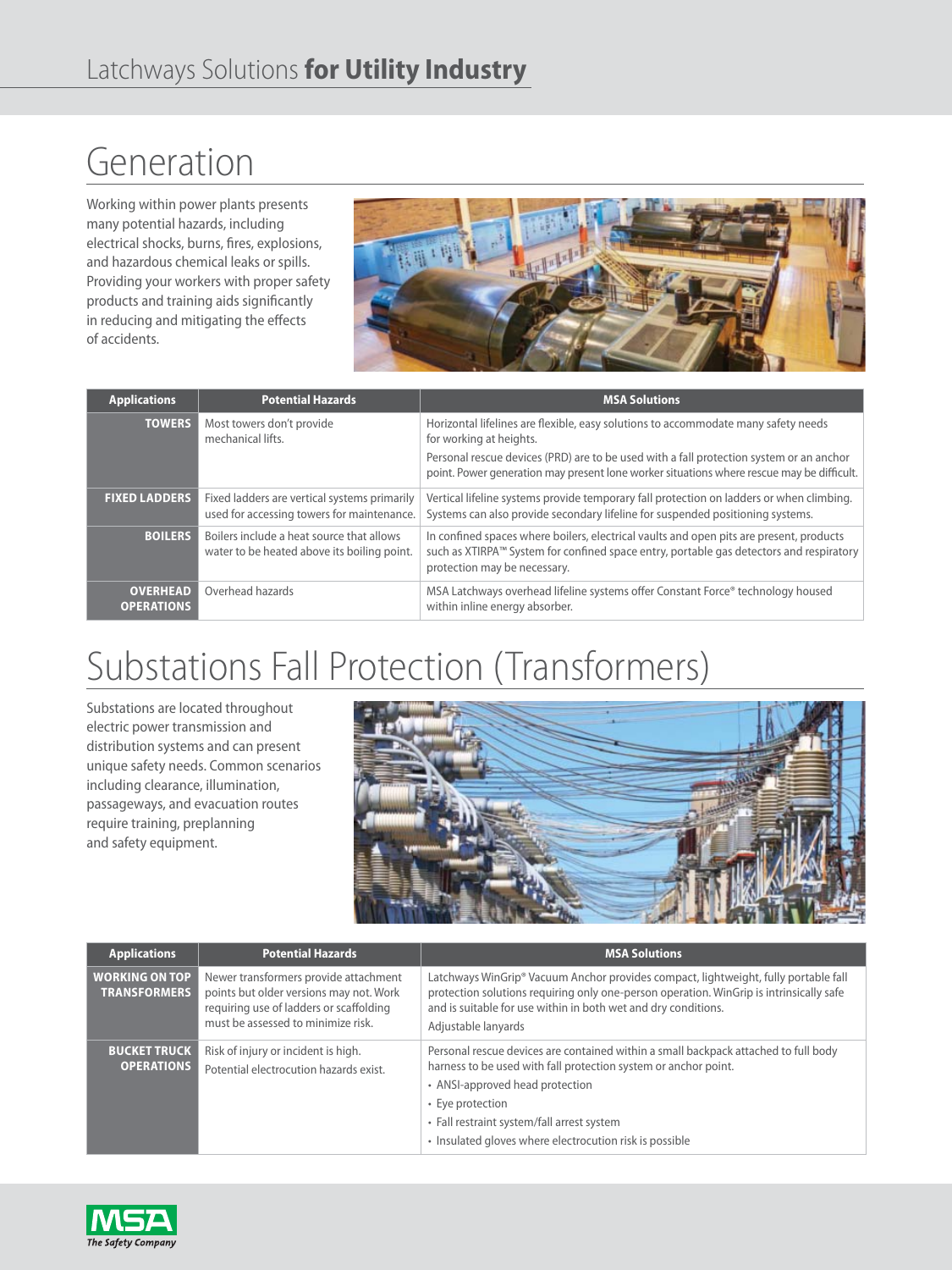

# Transmission Towers

Transmission tower work continues to present potentially hazardous situations within the power distribution industry. Falls from heights are the biggest cause of death and the major cause of serious injury. Be aware of key standards relating to fall protection and ensure that your workers not only use required safety products, but are also trained in the proper use of their PPE.



| <b>Applications</b>                                                                                                                    | <b>Potential Hazards</b>                                                            | <b>MSA Solutions</b>                                                                                                                                                                                                                                                                                                                                      |
|----------------------------------------------------------------------------------------------------------------------------------------|-------------------------------------------------------------------------------------|-----------------------------------------------------------------------------------------------------------------------------------------------------------------------------------------------------------------------------------------------------------------------------------------------------------------------------------------------------------|
| <b>LINEMAN</b><br><b>CLIMBING</b><br><b>STRUCTURES</b><br><b>NEW OSHA</b><br><b>REGULATIONS</b><br>1910.269 & 1926<br><b>SUBPART V</b> | Working at heights: 1910.269 requires<br>100% tie-off; no free climbing is allowed. | TowerLatch™ vertical fall protection system for retrofitting to overhead line tower<br>climbing legs. TowerLatch SP attachment device incorporates built-in energy absorbing<br>pack to reduce end load in event of a fall. System can be used by four workers<br>simultaneously. Vertical system resembles free climbing while maintaining 100% tie-off. |

## Distribution

Distribution is the final stage in electric power delivery. Distribution substations connect to transmission systems and lower transmission voltage. Most utility pole work is performed from bucket trucks; very little pole climbing is necessary. Every bucket truck has a rescue unit, typically a step ladder that can be lowered over the bucket edge for workers to climb down to the ground.



| <b>Applications</b> | <b>Potential Hazards</b>                                                           | <b>MSA Solutions</b>                                                                                                                                                    |
|---------------------|------------------------------------------------------------------------------------|-------------------------------------------------------------------------------------------------------------------------------------------------------------------------|
|                     | <b>BUCKET TRUCK</b> Falling from bucket truck while<br>OPERATIONS   working alone. | Personal rescue devices allow for self-rescue. With PRDs, training is intuitive and easier<br>than training with ladder and tag line. Training may occur only annually. |